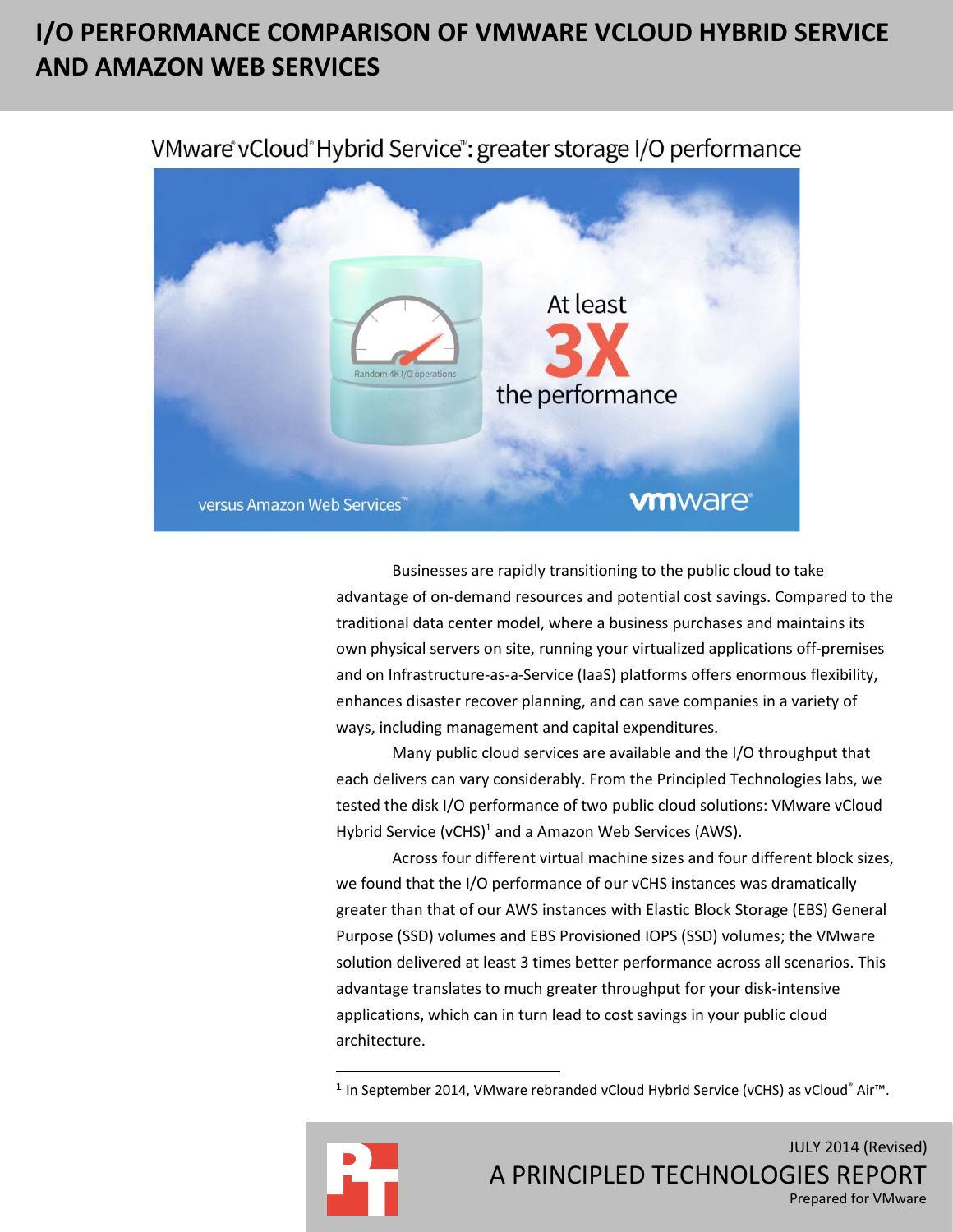## **THE POWER OF THE CLOUD**

As discussed, businesses moving to the cloud gain efficiency, cut up-front expenses, and enjoy a number of other advantages. It is the rare business in which computing needs remain constant—demand on servers can fluctuate seasonally, as companies grow, in response to special events, and due to countless other factors. Regardless of the reason, IaaS allows a company to immediately expand and contract their compute and storage resources to meet the needs of that particular moment. This responsiveness means that the company saves money by expanding server resources only when demand requires, not weeks or months or years before. More importantly, this responsiveness means employees, customers, and other users are taken care of right away. The company is able to respond to business needs more quickly and deliver resources more nimbly.

Changing from a data center model where companies must budget for capital expenditures to one where virtual machines are a service also means a transition to operating expenses. Because the cloud service provider performs physical server and storage maintenance, including software and security updates, the companies that use them can allocate their IT resources to more productive endeavors.

Cloud-based computing has additional benefits—the fact that data centers are located around the world and accessible from anywhere with an Internet connection aids in collaboration and the ability for workers and customers to connect from anywhere. Unfortunately, not all cloud providers offer the same level of storage performance to their customers.

## **BETTER I/O PERFORMANCE**

In simple terms, I/O performance is the rate at which a virtual machine transfers data back and forth from storage. As data and the storage that houses data are key components of most applications, disk I/O is typically the most important performance bottleneck. Most "slow" applications can be traced back to poor storage performance. In the case of IaaS cloud services, we measured the I/O performance using the Flexible I/O (Fio) benchmark on a test file over a few different virtual machines. We chose the Fio benchmark to test storage performance without the potential overhead caused by the application and database layers.

We used Fio to compare the I/O performance of a 140GB storage device in the two cloud services we tested, VMware vCloud Hybrid Service using the SSD-Accelerated storage tier and Amazon Web Services with both EBS General Purpose (SSD) volumes and EBS Provisioned IOPS (SSD) volumes. To do so, we subscribed to the two services and then set up comparable configurations. To make sure we were comparing apples to apples, we selected specific instance types in the AWS solution and then used the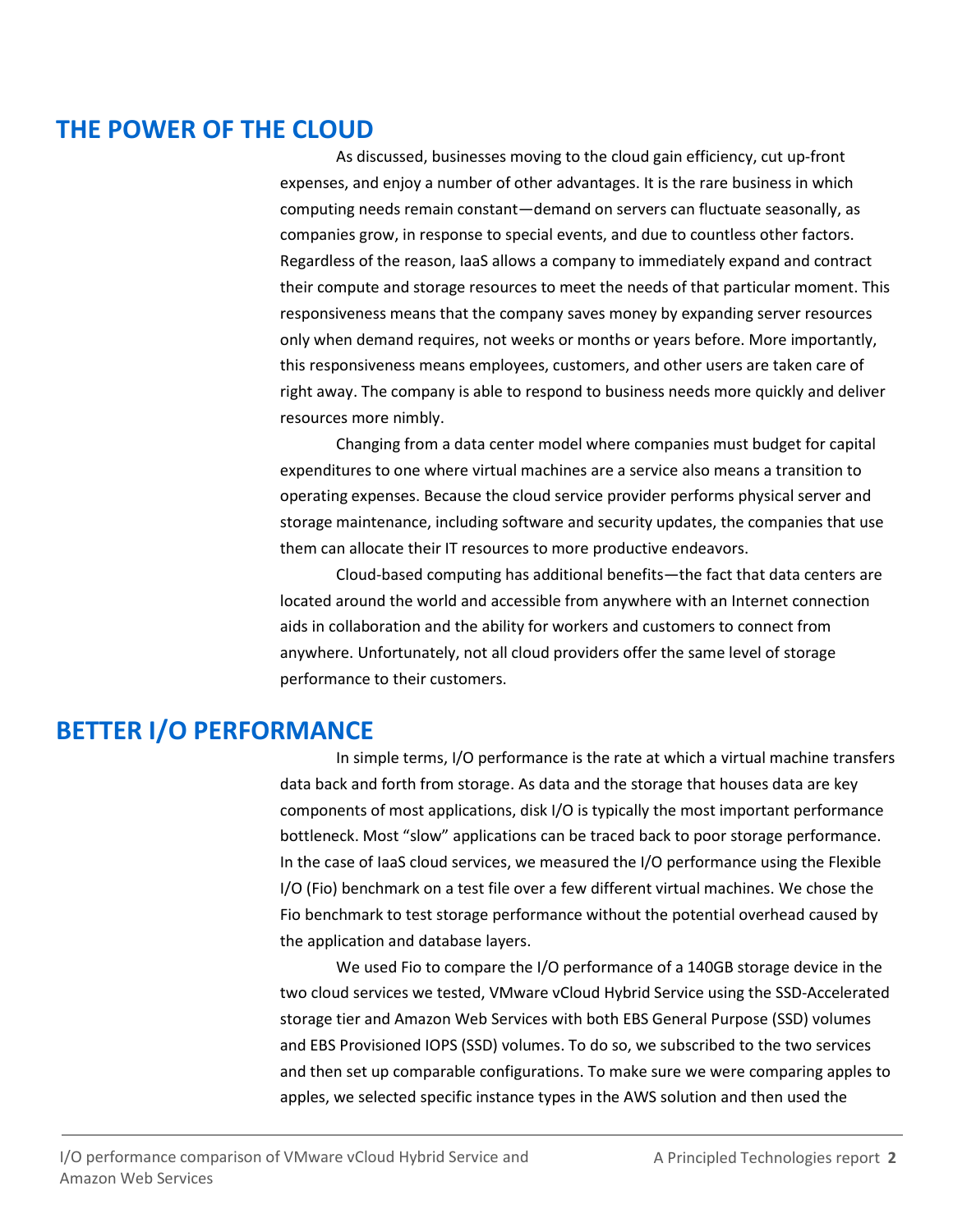VMware solution to create customized instances with the same vCPU counts and similar memory. For detailed system configuration information and test methodology, see [Appendix A.](#page-6-0)

## **TESTING I/O WITH THE FLEXIBLE I/O (FIO) BENCHMARK**

To evaluate the solutions, we looked at both random and sequential I/O performance. Because random I/O is generally small, we chose 4K, the smallest block size you typically see in workloads such as database-OLTP and mail servers and 64K to represent average workloads. Sequential I/O is generally large, so we selected the 1M block size, which is typical of file servers, data backup, and database-OLAP workloads and 128K to represent average workloads.

### **Random I/O**

As Figure 1 shows, on the Fio benchmark, the I/O throughput of the vCHS solution far exceeded that of AWS on the random 4K IOPS tests we conducted – against both standard SSD-based storage and the Fixed-IOPS storage. Comparing AWS m3.xlarge instance with four vCPUs and 7 GB RAM to vCHS, vCHS produced an average of nearly 7 times the IOPS of AWS. Storage I/O for vCHS was blazingly fast compared to what we saw with the Amazon solution.



**Figure 1: In the Random 4K IOPS tests, the vCHS solution delivered Fio performance far superior to that of the AWS solution.**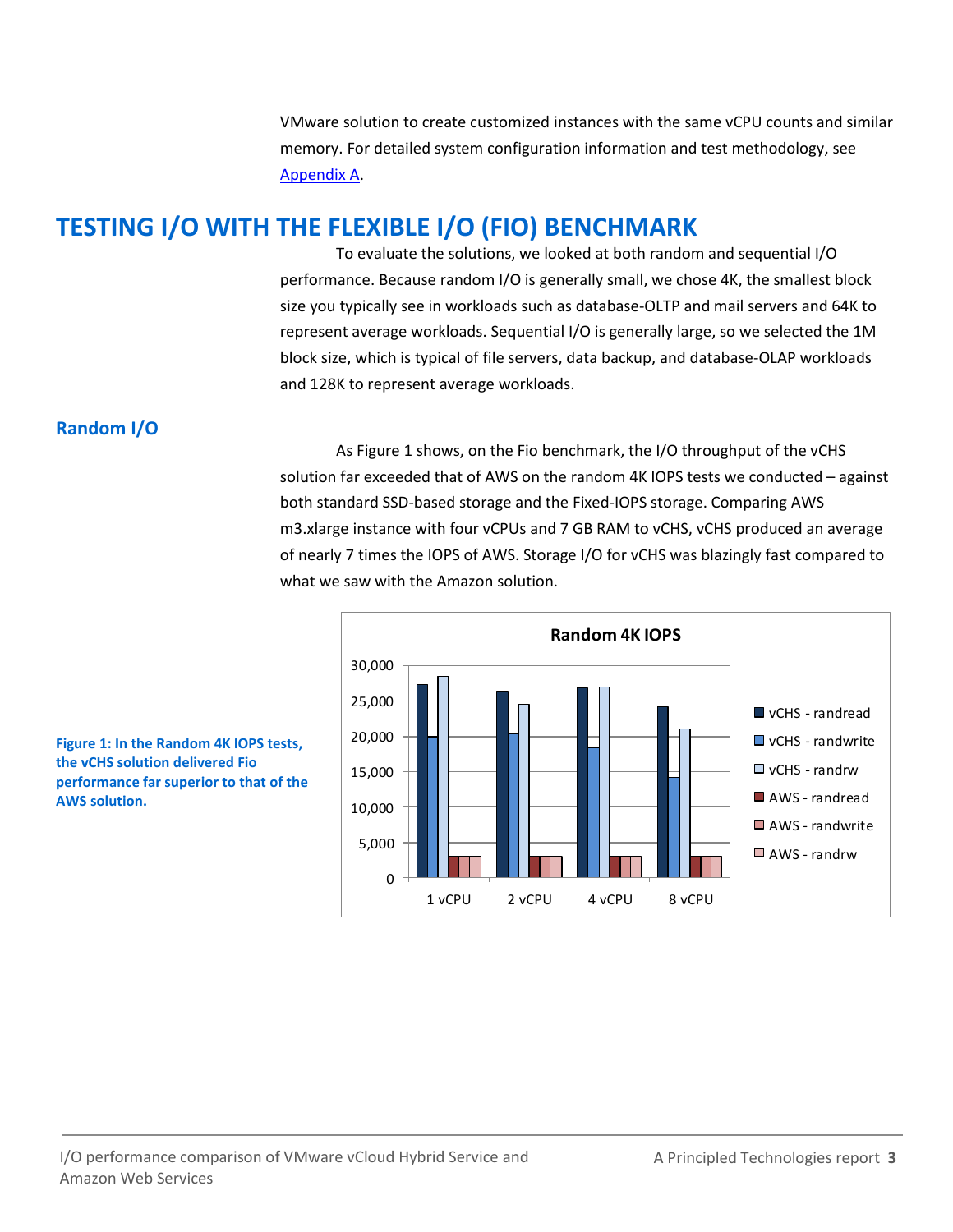The results for the 64K block size were similar. As Figure 2 show, the storage I/O for vCHS consistently outperformed the comparable AWS instances across all different random I/O patterns.





### **Sequential I/O**

Backup and restore applications and mail servers tend to require large blocks of sequential I/O operations. As Figure 3 shows, on the Fio benchmark, the I/O throughput of the vCHS solution far exceeded that of the AWS solution on the Sequential 1M IOPS tests we conducted. When comparing an AWS m3.xlarge to a 4 vCPU, 7GB RAM virtual machine on vCHS, the I/O throughput was at least 7 times greater with vCHS.



**Figure 3: In the Sequential 1M IOPS tests, the vCHS solution delivered Fio performance far superior to that of the AWS solution.**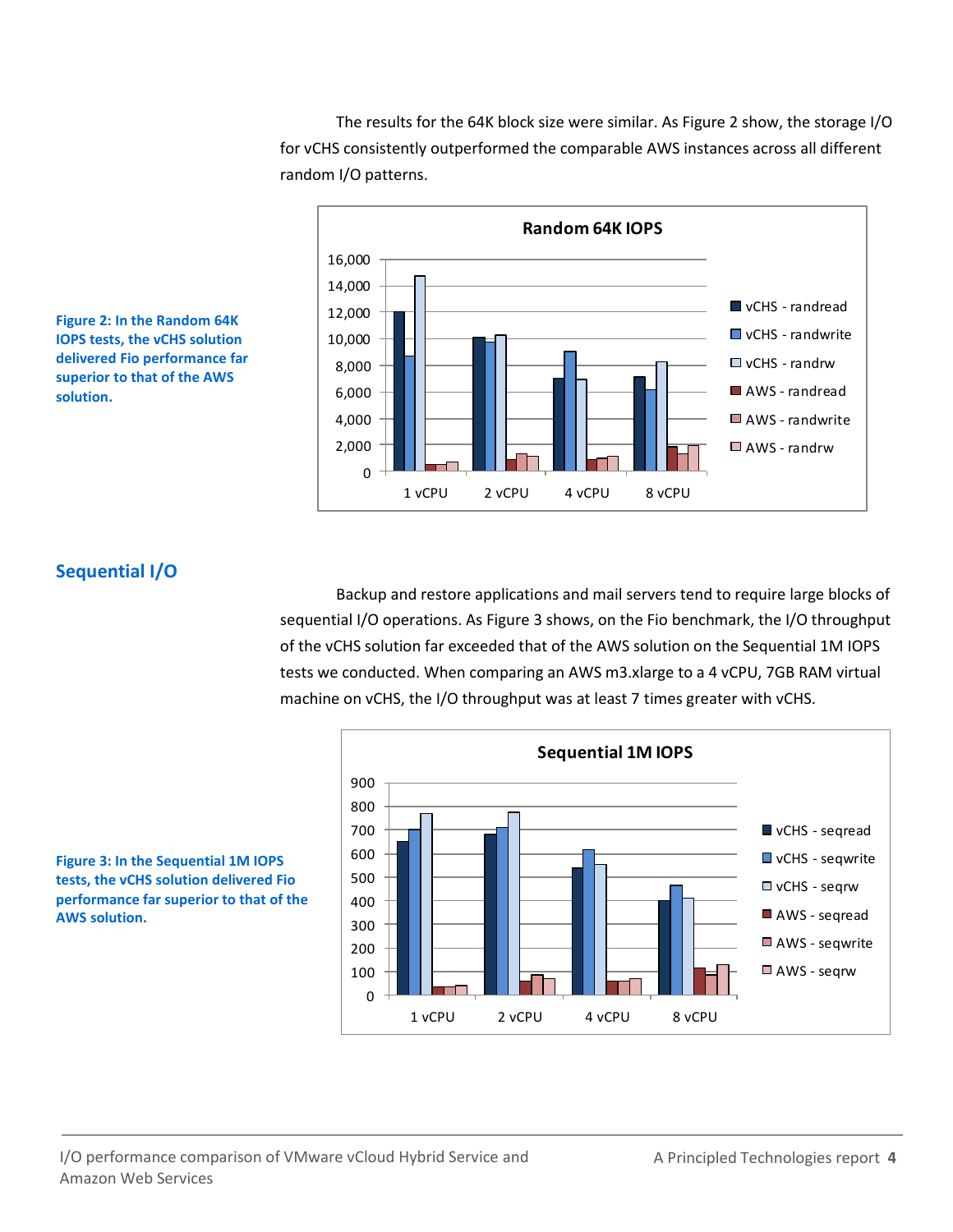The results for the 128K block size were similar. As Figure 4 shows, vCHS disk I/O consistently outperformed the comparable AWS instances across all different sequential I/O patterns.





## **WHAT WE TESTED**

#### **About vCloud Air (formerly VMware vCloud Hybrid Service)**

 In September 2014, VMware rebranded vCloud Hybrid Service (vCHS) as vCloud Air. According to VMware, this service, which is built on VMware vSphere®, "quickly and seamlessly extends your data center into the cloud using the tools and processes you already have." It is available in three service offerings: Disaster Recovery, Dedicated Cloud, and the Virtual Private Cloud. (We tested the Dedicated Cloud offering with resource reservations found in the Virtual Private Cloud offering.)

For more information about VMware vCloud Air, see [www.vmware.com/products/vcloud-hybrid-service/.](http://www.vmware.com/products/vcloud-hybrid-service/)

#### **About Amazon Web Services**

According to Amazon, "Amazon Web Services provides a variety of cloud-based computing services including a wide selection of compute instances which can scale up and down automatically to meet the needs of your application, a managed load balancing service as well as fully managed desktops in the cloud."

AWS offers persistent block-level storage through EBS. There are actually three different configurations for EBS – EBS General Purpose (SSD) volumes, EBS Provisioned IOPS (SSD) volumes, and EBS magnetic volumes. We conducted testing against the EBS General Purpose (SSD) volumes across four virtual machine sizes while we conducted additional testing against Provisioned IOPS volumes against the two larger virtual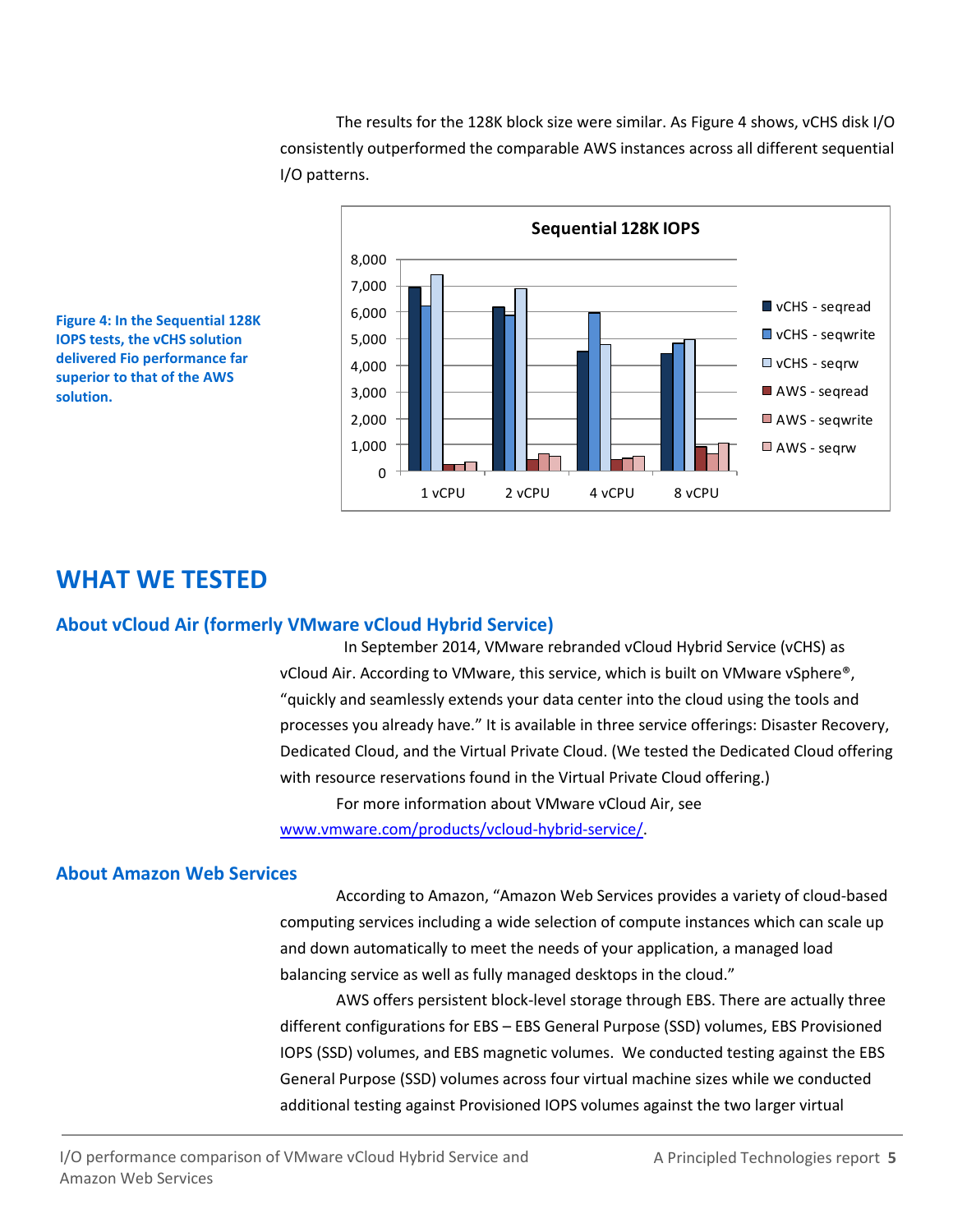machine sizes that offered "EBS-Optimized" instances. On the Provisioned IOPS volumes, the virtual machines were set up with 140GB storage volumes to achieve the maximum 4,000 IOPS allowable with this class of storage.

For more information about Amazon Web Services, se[e aws.amazon.com.](http://aws.amazon.com/)

#### **About our test tool, Flexible I/O (Fio) 2.1.7**

Fio is a freely available I/O tool used to stress hardware and reports results in IOPS (input/output operations per second). We downloaded and used Fio version 2.1.7 for testing [\(pkgs.repoforge.org/fio/fio-2.1.7-1.el6.rf.x86\\_64.rpm\)](http://pkgs.repoforge.org/fio/fio-2.1.7-1.el6.rf.x86_64.rpm).

## **IN CONCLUSION**

Business computing is making its way to the cloud in a dramatic fashion. Selecting the right cloud service provider is a pivotal decision that could have a significant effect on how much your company benefits from this move.

Throughout our I/O tests, we found that VMware vCloud Hybrid Service instances performed dramatically better than the AWS instances, earning consistently higher Fio scores. On a 4K random workload, vCHS delivered performance that averaged 7 times that of the AWS solution, and on a 1M sequential workload, it delivered on average 9 times times the performance of AWS. Across all scenarios, vCHS delivered at least 3 times greater performance than AWS.

By choosing a cloud service that can deliver greater throughput, you can boost the performance of your disk-intensive applications, which can help you make the most of your investment in the cloud platform.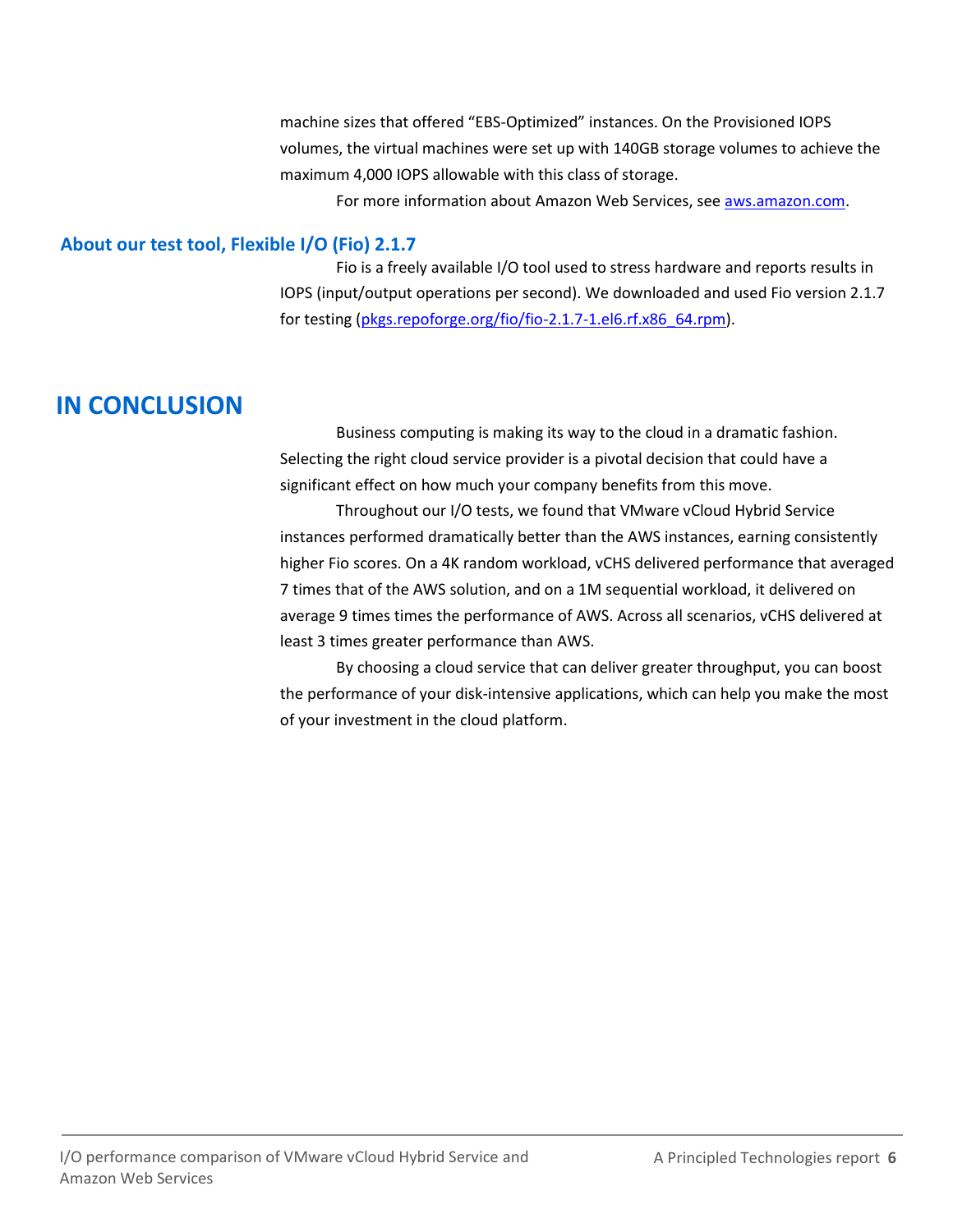# <span id="page-6-0"></span>**APPENDIX A – DETAILED TEST METHODOLOGY**

For testing, we selected four of the default instances from AWS and then configured similar instances with the same virtual processors and memory from VMware vCloud Hybrid Service. For both AWS and vCHS, we used a 60GB root virtual disk and connected a second 140GB virtual disk against which to run FIO. For AWS, we used an SSD-based virtual disk for testing. We used one-, two-, four-, and eight-vCPU configurations for the AWS standard comparison and then four- and eight-vCPU configurations for the the provisioned AWS comparison. We enabled optimized storage on all AWS instances that supported it. Figure 5 shows the configurations we used from AWS.

| <b>Compute instance</b> | <b>Virtual CPU</b> | <b>Memory (GB)</b> | <b>Attached storage (GB)</b> |
|-------------------------|--------------------|--------------------|------------------------------|
| Medium                  |                    | 1.75               | 140 SSD-based IOPS           |
| Large                   |                    | 3.50               | 140 SSD-based IOPS           |
| Xlarge (EBS-Optimized)  |                    | 7.00               | 140 SSD-based IOPS           |
| 2xlarge (EBS-Optimized) |                    | 14.00              | 140 SSD-based IOPS           |
| Xlarge (EBS-Optimized)  | 4                  | 7.00               | 140 SSD-based Fixed IOPS     |
| 2xlarge (EBS-Optimized) |                    | 14.00              | 140 SSD-based Fixed IOPS     |

#### **Figure 5: AWS instance configurations.**

Figure 6 shows the similar configurations we used from VMware vCloud Hybrid Service.

| <b>Compute instance</b> | <b>Virtual CPU</b> | <b>Memory (GB)</b> | <b>Attached storage (GB)</b> |
|-------------------------|--------------------|--------------------|------------------------------|
| <b>Medium</b>           |                    | 1.75               | 140 SSD-accelerated          |
| Large                   |                    | 3.50               | 140 SSD-accelerated          |
| Xlarge                  |                    | 7.00               | 140 SSD-accelerated          |
| 2xlarge                 |                    | 14.00              | 140 SSD-accelerated          |

**Figure 6: vCHS instance configurations.**

We configured the instances using as close an OS comparison as possible. For AWS, we used Red Hat 6.5 HVM with the latest updates. vCHS does not offer a Red Hat template, so we used CentOS 6.4 and installed the latest updates and kernel. For testing, we used kernel version 2.6.32-431.11.2.el6.x86\_64.

We installed Fio version 2.1.7 on all instances. We set rampup time to five minutes and runtime to five minutes as well. We set the I/O depth at 64 for sequential tests and 128 for random tests. We ran fio 9 times for every test and used the median to calculate the result. We completely shut down and powered back on the VM between each run.

#### FIO example command used:

fio --minimal --direct=1 --ioengine=libaio --randrepeat=0 --norandommap --ramp time=300 --runtime=300 -time\_based --numjobs=1 --rwmixread=80 --bs=1024k --rw=write --iodepth=64 --filename=/dev/sdb -name=fio\_vmware\_4vCPU\_1024k-write --output=fio\_vmware\_4vCPU/fio\_vmware\_4vCPU\_1024k-write\_1403141465.txt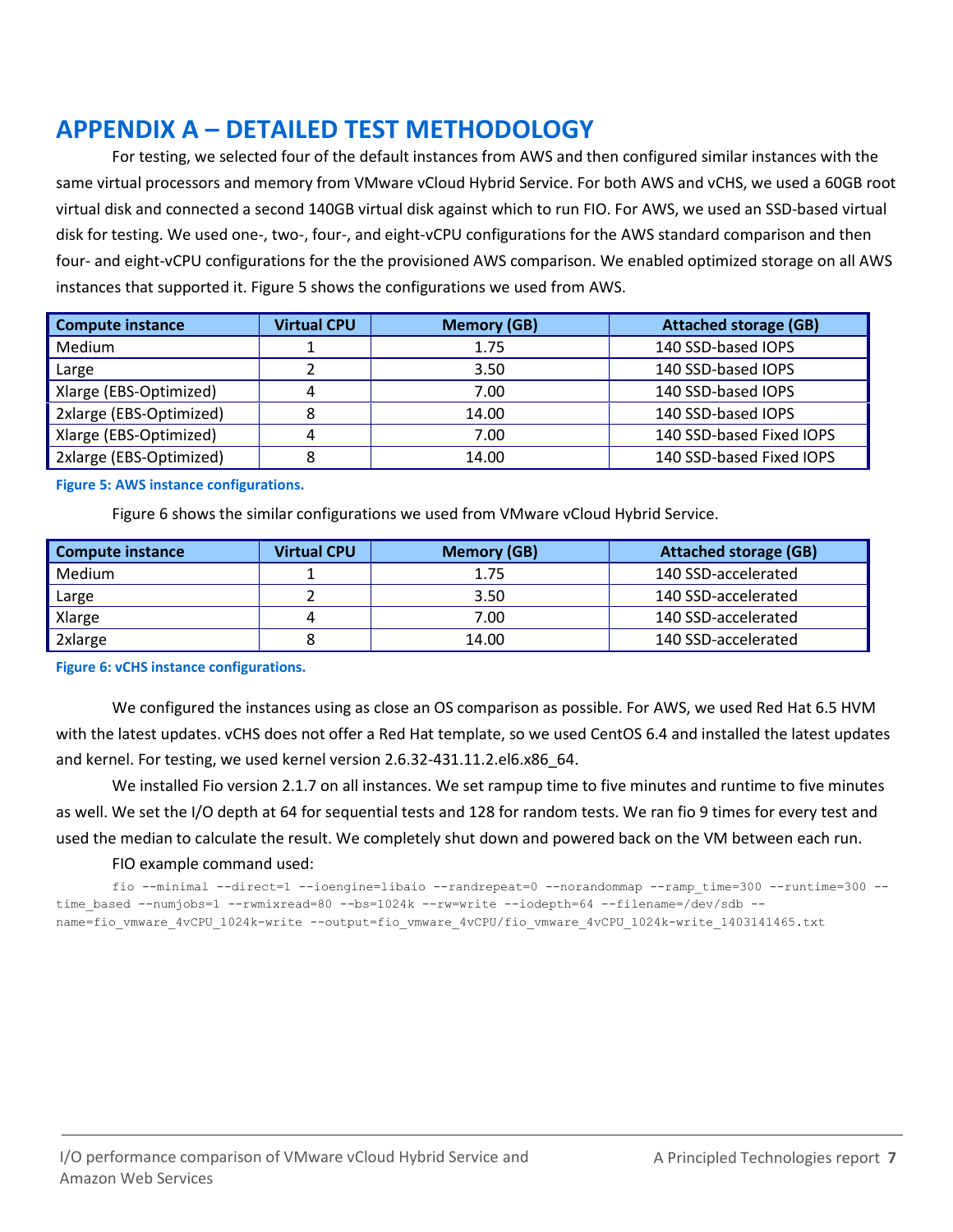# **APPENDIX B – DETAILED TEST RESULTS**

### **Random I/O**

| <b>4K IOPS</b>  | <b>Random Read</b> | <b>Random Write</b> | <b>Random R/W</b> |  |
|-----------------|--------------------|---------------------|-------------------|--|
| 1 vCPU          |                    |                     |                   |  |
| <b>vCHS</b>     | 27,310             | 19,949              | 28,439            |  |
| AWS             | 3,058              | 3,058               | 3,038             |  |
| 2 vCPU          |                    |                     |                   |  |
| <b>vCHS</b>     | 26,410             | 20,361              | 24,508            |  |
| AWS             | 3,058              | 3,058               | 3,034             |  |
| 4 vCPU          |                    |                     |                   |  |
| <b>vCHS</b>     | 26,794             | 18,508              | 27,037            |  |
| AWS             | 3,058              | 3,058               | 3,058             |  |
| AWS-provisioned | 4,078              | 4,078               | 4,078             |  |
| 8 vCPU          |                    |                     |                   |  |
| <b>vCHS</b>     | 24,240             | 14,137              | 21,141            |  |
| AWS             | 3,058              | 3,058               | 3,037             |  |
| AWS-provisioned | 4,078              | 4,078               | 4,077             |  |

**Figure 7: Random I/O results at 4K IOPS.**

| <b>64K IOPS</b> | <b>Random Read</b> | <b>Random Write</b> | <b>Random R/W</b> |
|-----------------|--------------------|---------------------|-------------------|
| 1 vCPU          |                    |                     |                   |
| <b>vCHS</b>     | 12,058             | 8,686               | 14,797            |
| AWS             | 551                | 565                 | 682               |
| 2 vCPU          |                    |                     |                   |
| <b>vCHS</b>     | 10,062             | 9,718               | 10,237            |
| AWS             | 920                | 1,290               | 1,137             |
| 4 vCPU          |                    |                     |                   |
| <b>vCHS</b>     | 6,995              | 9,025               | 6,978             |
| AWS             | 920                | 942                 | 1,134             |
| AWS-provisioned | 919                | 942                 | 1,137             |
| 8 vCPU          |                    |                     |                   |
| <b>vCHS</b>     | 7,121              | 6,127               | 8,240             |
| AWS             | 1,831              | 1,304               | 1,966             |
| AWS-provisioned | 1,834              | 1,491               | 2,087             |

**Figure 8: Random I/O results at 64K IOPS.**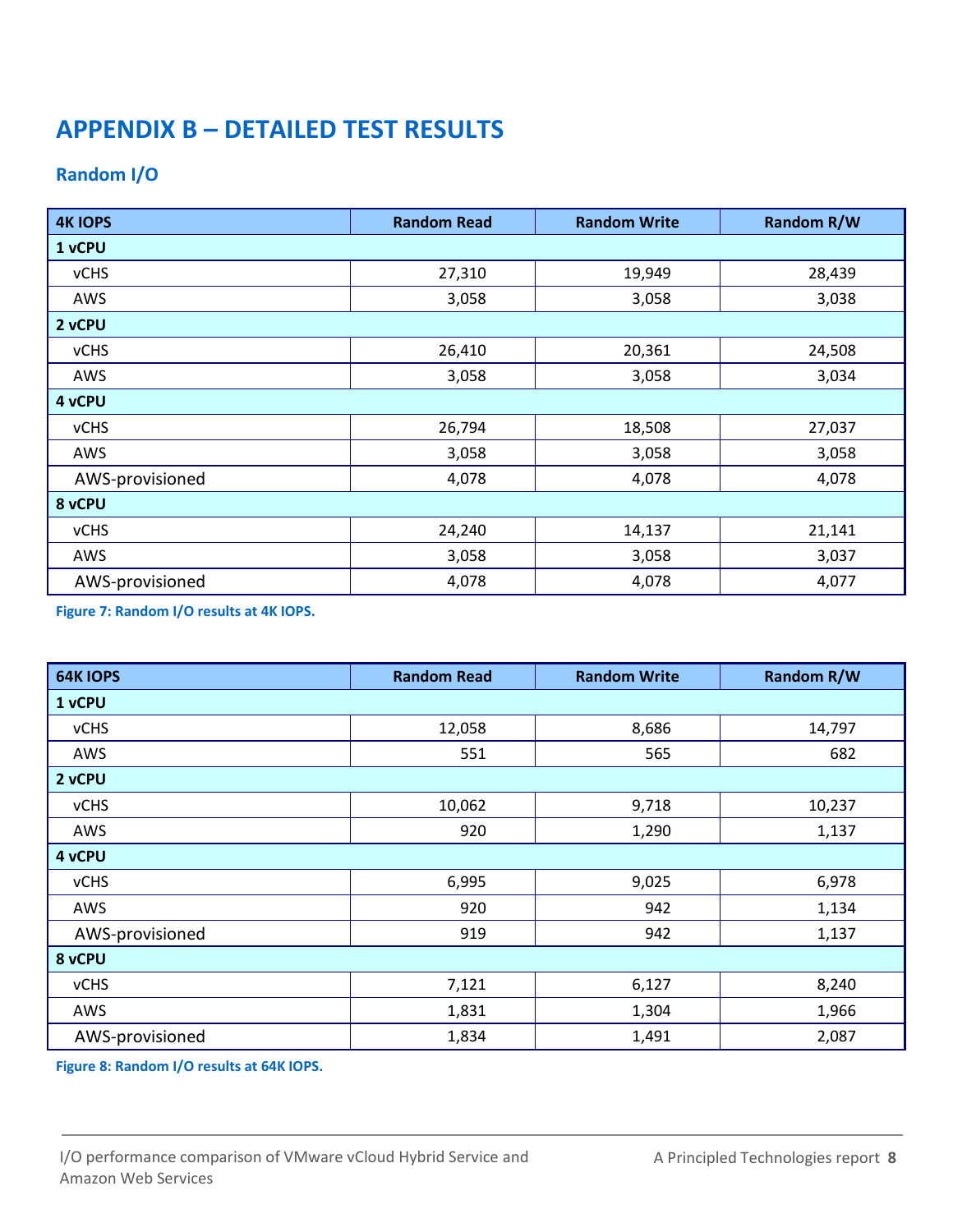## **Sequential I/O**

| <b>1MIOPS</b>   | <b>Sequential Read</b> | <b>Sequential Write</b> | Sequential R/W |  |
|-----------------|------------------------|-------------------------|----------------|--|
| 1 vCPU          |                        |                         |                |  |
| <b>vCHS</b>     | 653                    | 700                     | 773            |  |
| AWS             | 34                     | 35                      | 42             |  |
| 2 vCPU          |                        |                         |                |  |
| <b>vCHS</b>     | 683                    | 711                     | 777            |  |
| AWS             | 58                     | 82                      | 71             |  |
| 4 vCPU          |                        |                         |                |  |
| <b>vCHS</b>     | 538                    | 618                     | 554            |  |
| AWS             | 58                     | 58                      | 71             |  |
| AWS-provisioned | 58                     | 58                      | 71             |  |
| 8 vCPU          |                        |                         |                |  |
| <b>vCHS</b>     | 398                    | 464                     | 409            |  |
| AWS             | 114                    | 83                      | 129            |  |
| AWS-provisioned | 115                    | 93                      | 130            |  |

**Figure 10: Sequential I/O results at 1M IOPS.**

| <b>128K IOPS</b> | <b>Sequential Read</b> | <b>Sequential Write</b> | <b>Sequential R/W</b> |
|------------------|------------------------|-------------------------|-----------------------|
| 1 vCPU           |                        |                         |                       |
| <b>vCHS</b>      | 6,958                  | 6,236                   | 7,419                 |
| AWS              | 277                    | 282                     | 343                   |
| 2 vCPU           |                        |                         |                       |
| <b>vCHS</b>      | 6,178                  | 5,891                   | 6,901                 |
| AWS              | 464                    | 660                     | 574                   |
| 4 vCPU           |                        |                         |                       |
| <b>vCHS</b>      | 4,540                  | 5,988                   | 4,774                 |
| AWS              | 464                    | 471                     | 573                   |
| AWS-provisioned  | 463                    | 471                     | 573                   |
| 8 vCPU           |                        |                         |                       |
| <b>vCHS</b>      | 4,444                  | 4,850                   | 4,984                 |
| AWS              | 919                    | 680                     | 1,043                 |
| AWS-provisioned  | 925                    | 748                     | 1,043                 |

**Figure 9: Sequential I/O results at 128K IOPS.**